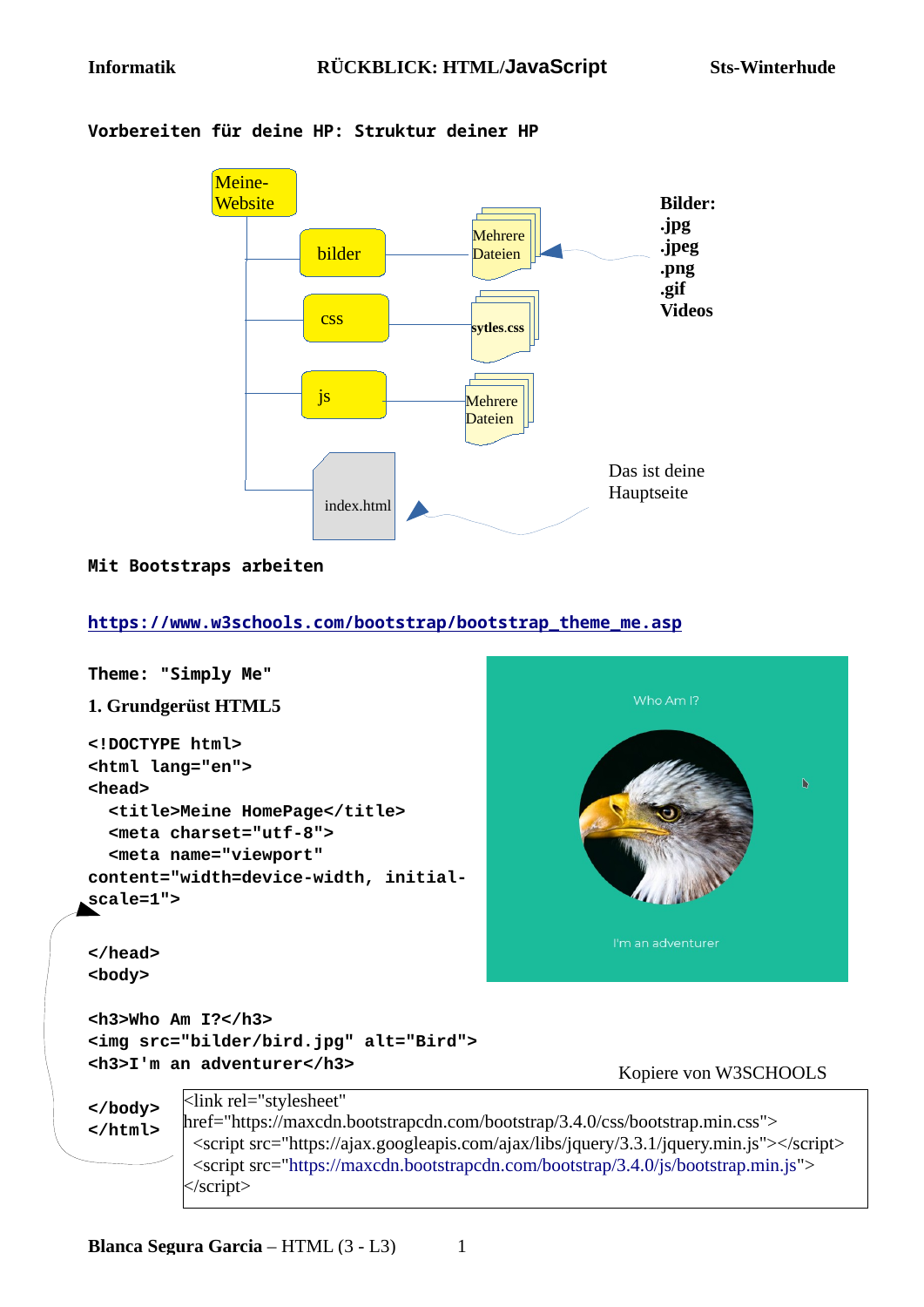**3. Styles in getrennten Datei kopieren und als styles.css speichern unter Ordner css**

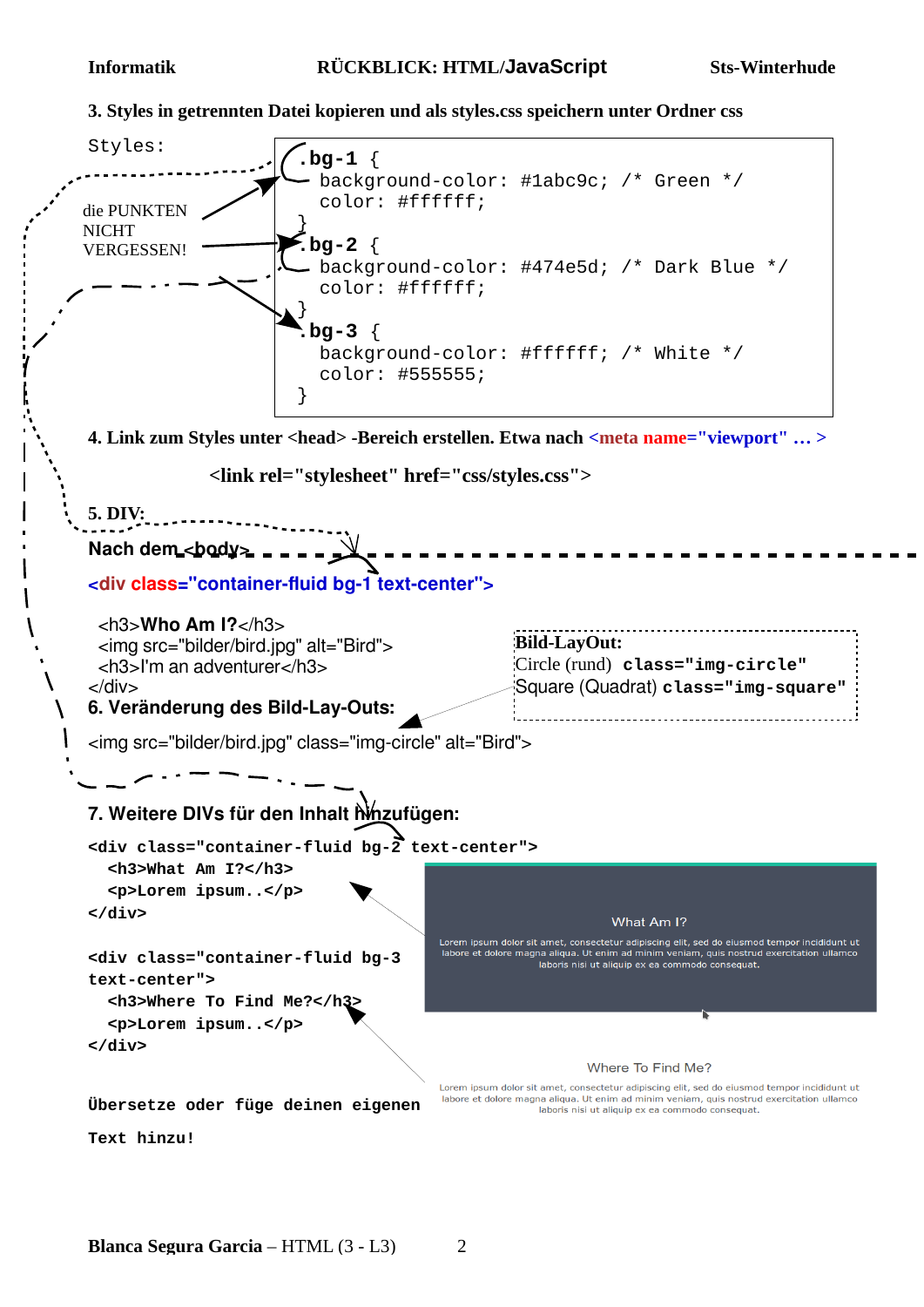#### **8. Weitere Übungen:**

#### **8.1 Schlatfläche und Datum mit JavaScript**

#### **Funktionen (im Button)**

**<h2>**Weitere Übungen mit JavaScript<**/h2>** <button type="button" onclick="document.getElementById('datum').innerHTML = Date()"> Klick auf mich, um Datum und Uhrzeit anzuzeigen</button>

<p id="datum"></p>

#### **Button Farbe ändern:**

<https://getbootstrap.com/docs/3.3/components/#btn-groups>

Farbe von Buttons auswählen und nach <br/> <br/>button type="button" ... einfügen:

**z.B.:** 

**<button type="button" class="btn btn-danger"**  onclick="document.getElementById('datum').innerHTML = Date()">

## **Was für eine Farbe ist das Ergebnis?**

Du kannst andere Farben auswählen … Gelb, Grün ….

#### **9. Glyphicons**

<https://getbootstrap.com/docs/3.3/components/#glyphicons>

Beispiel: Icon Suche

#### **<span class="glyphicon glyphicon-search" aria-hidden="true">Suche</span>**

**9.1 Mail to 9.2 Herz 9.3 I like it**

#### **10. Wenn Du fertig bist, zeige die Ergebnisse**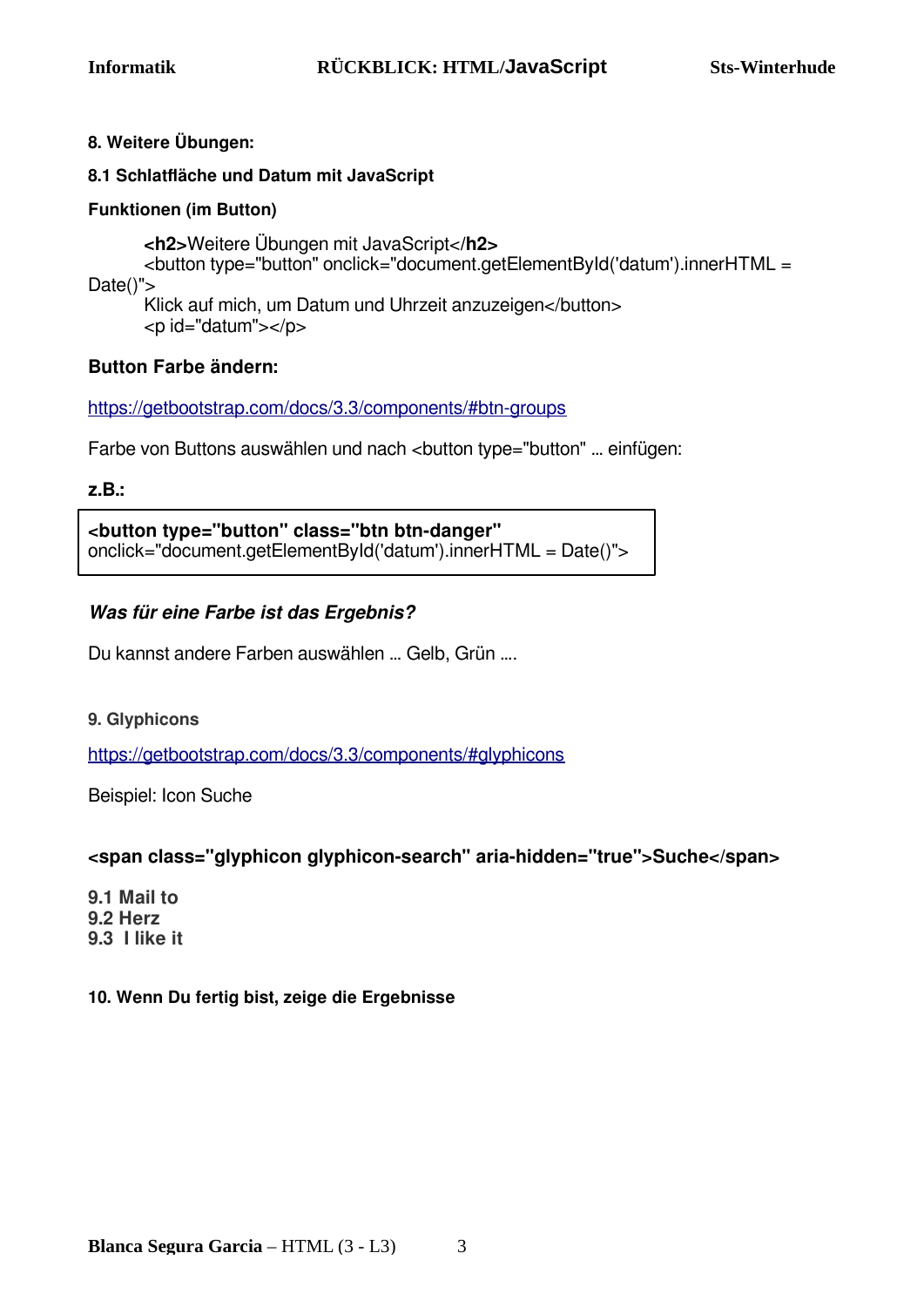## 10. Weitere Elemente: Container, Bilder und Navigation - Menu

10.1 In Styles hinzufügen .bg-4 und .navbar (Navigation) und navvar-nav (HOVER)

| .bg-4 $\{$<br>background-color: #2f2f2f; /* Black Gray */<br>color: #fff;<br>.container-fluid {<br>padding-top: 70px;<br>padding-bottom: 70px;                                                                            | Für Footer                |
|---------------------------------------------------------------------------------------------------------------------------------------------------------------------------------------------------------------------------|---------------------------|
| .navbar $\{$<br>padding-top: 15px;<br>padding-bottom: 15px;<br>border: 0;<br>border-radius: 0;<br>margin-bottom: 0;<br>font-size: 12px;<br>letter-spacing: 5px;<br>.navbar-nav li a:hover {<br>color: #1abc9c !important; | Für die Navigationsleiste |

10.2. Bilder in deinem HP hinzufügen – herunterladen und speichern im Ordner bilder **Dritte Container** bzw. Raster hinzufügen (Grid) Drei Spanten in den Container

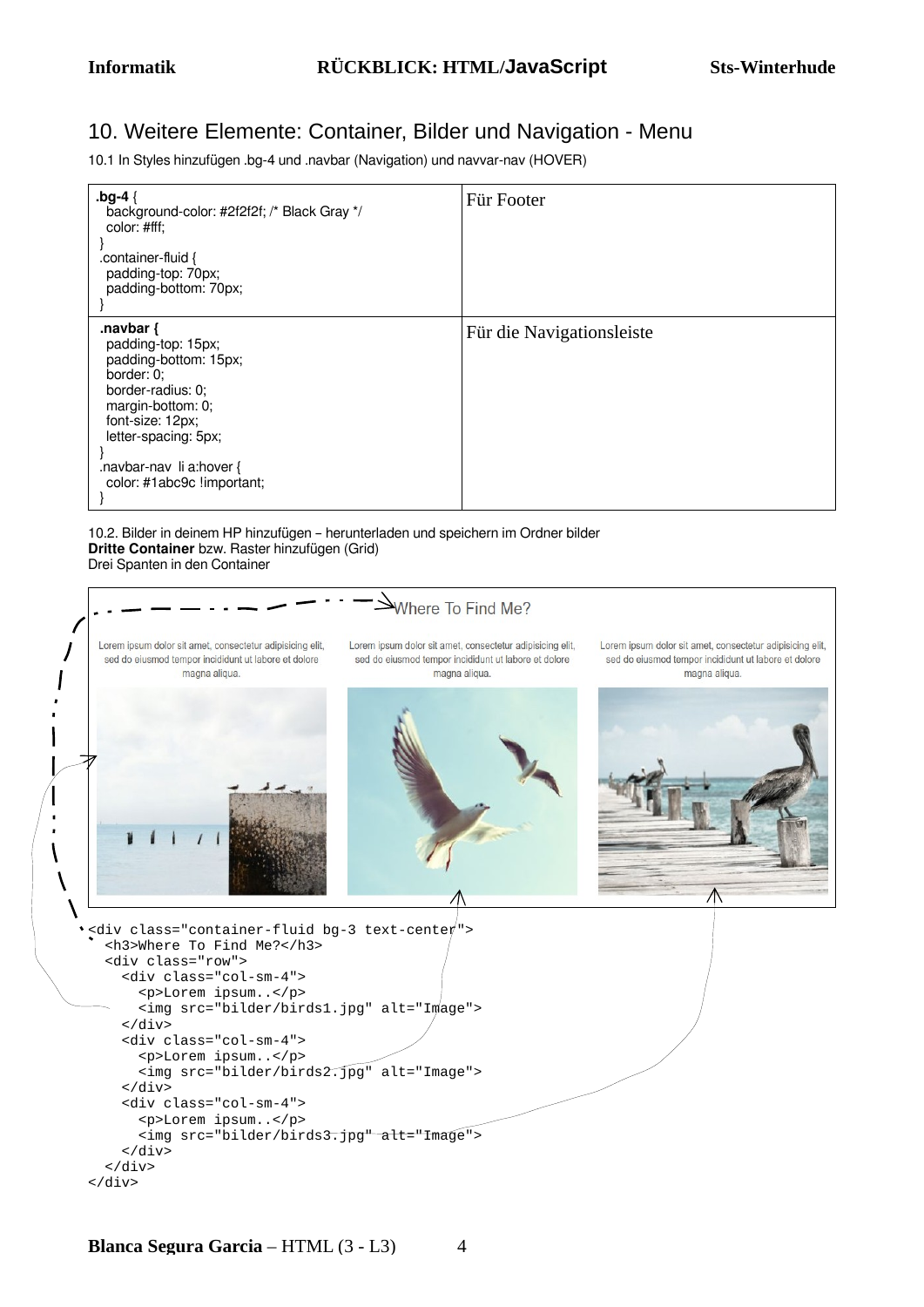#### **11. Navegationsleiste**

| Me<br>WHO                                                                                                                                                                                                                                                                                                                                                                                                                                               | WHAT WHERE                                                                 |
|---------------------------------------------------------------------------------------------------------------------------------------------------------------------------------------------------------------------------------------------------------------------------------------------------------------------------------------------------------------------------------------------------------------------------------------------------------|----------------------------------------------------------------------------|
| Navbar                                                                                                                                                                                                                                                                                                                                                                                                                                                  | Bemerkung                                                                  |
| <nay class="&lt;b&gt;naybar naybar-default&lt;/b&gt;"><br/><div class="container"><br/><div class="navbar-header"><br/><button class="navbar-toggle" data-target="#myNavbar" data-toggle="collapse" type="button"><br/><span class="icon-bar"></span><br/><span class="icon-bar"></span><br/><span class="icon-bar"></span><br/></button><br/><a class="naybar-brand" href="#">Me</a><br/><math>\langle</math>div<math>\rangle</math></div></div></nay> | eine Art von Style für<br>die Navigation aus<br>Bootstraps wird<br>gerufen |
| <div class="collapse navbar-collapse" id="myNavbar"></div>                                                                                                                                                                                                                                                                                                                                                                                              | <div> für 2. Teil Nav</div>                                                |
| <ul class="nav navbar-nav navbar-right"></ul>                                                                                                                                                                                                                                                                                                                                                                                                           | <ul> Tag für eine<br/>Liste</ul>                                           |
| <li><a href="#">WHO</a></li><br><li><a href="#">WHAT</a></li><br><li><a href="#">WHERE</a></li>                                                                                                                                                                                                                                                                                                                                                         | <li> Tag innerhalb<br/>einer Liste. Hier ist<br/>für ein Hyperlink</li>    |
| $<$ /ul>                                                                                                                                                                                                                                                                                                                                                                                                                                                | Tag-Ende der Liste                                                         |
| $\langle$ div $\rangle$                                                                                                                                                                                                                                                                                                                                                                                                                                 |                                                                            |
| $<$ /div $>$                                                                                                                                                                                                                                                                                                                                                                                                                                            |                                                                            |
| $\langle$ nav $>$                                                                                                                                                                                                                                                                                                                                                                                                                                       |                                                                            |

| 12. Footer:                                                                                                                                                                                                                | Bootstrap Theme Made By www.w3schools.com                                                                                 |
|----------------------------------------------------------------------------------------------------------------------------------------------------------------------------------------------------------------------------|---------------------------------------------------------------------------------------------------------------------------|
| $\leftarrow$ Footer -->                                                                                                                                                                                                    | Bemerkungen sind mit <!-- Meine Bemerkung - - > Die<br>Bemerkung helfen als Notiz und erscheinen nicht in der<br>Website. |
| <footer class="container-fluid bg-4 text-center"><br/><p>Mein Homepage <a<br>href="https://www.w3schools.com"&gt;Meine Seite<br/><math>&lt;</math>/p&gt;<br/><math>&lt;</math>/footer<math>&gt;</math></a<br></p></footer> | Hier bezieht sich auf Style-Class .bg4<br>Siehe oben                                                                      |
|                                                                                                                                                                                                                            |                                                                                                                           |

#### **Aufgabe:**

Folgende Tasten in Footer hinzufügen



<span class="glyphicon glyphicon-search"></span> Search </a>

**Link zu einer E-Mail:**

<a href="mailto:jemand@beispiel.de">E-Mail</a>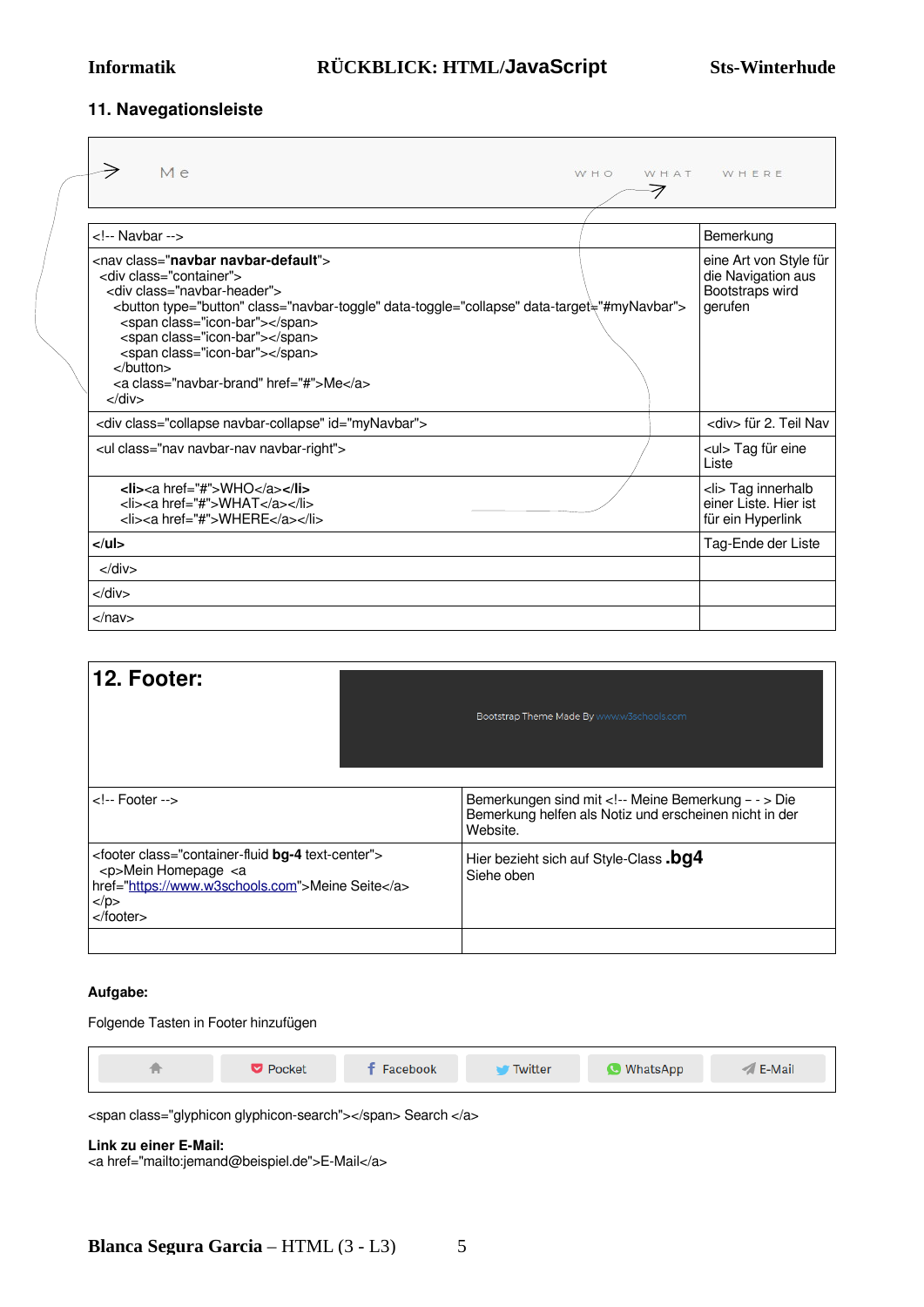## 13. Bootstrap – Gittersystem - Änderung eines Feldes

[https://www.w3schools.com/bootstrap/bootstrap\\_grid\\_basic.asp](https://www.w3schools.com/bootstrap/bootstrap_grid_basic.asp)

Eine Reihe gleich verteilt

# Drei gleiche Spalten